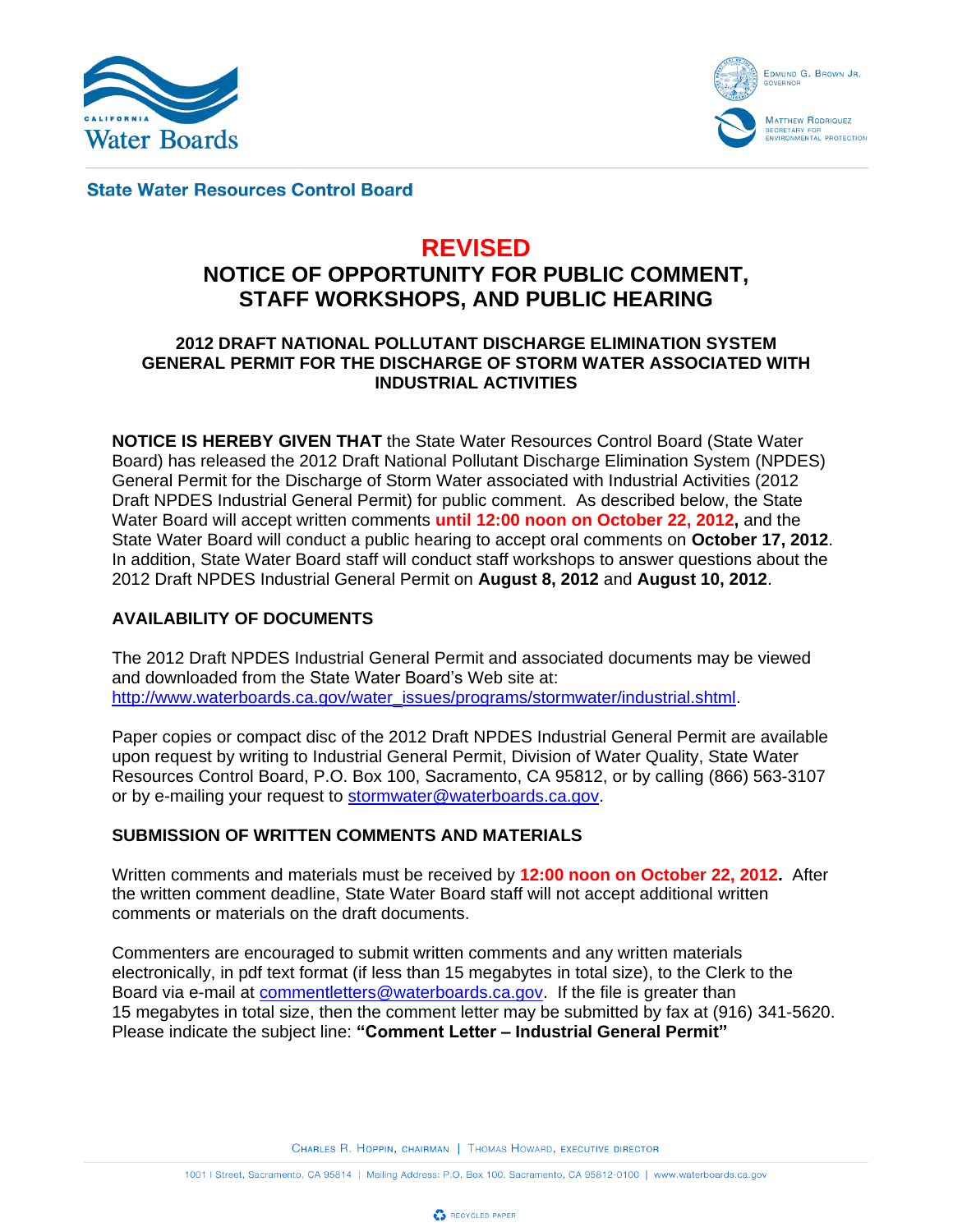Written comments and materials may also be mailed or hand delivered. Mailed comments must be addressed to:

> Jeanine Townsend, Clerk to the Board State Water Resources Control Board 1001 I Street, 24th Floor Sacramento, CA 95814

Persons delivering comment letters must check in with lobby security personnel on the first floor of the Joe Serna Jr. Cal/EPA Building at the above address. Questions on comment submittals may be directed to Ms. Townsend, at (916) 341-5600.

#### **STAFF WORKSHOPS**

The State Water Board staff will hold two informal staff workshops in August 2012. The purpose of the staff workshops is for State Water Board staff to answer questions and receive informal feedback on the 2012 Draft NPDES Industrial General Permit. Although a quorum of the State Water Board may be present at the staff workshops, the State Water Board will not take any action. The location and time of the staff workshops are as follows:

#### **Southern California Staff Workshop**

Wednesday, August 8, 2012 12:00 p.m. - 3:00 p.m. South Coast Air Quality Management District Auditorium 21865 Copley Drive Diamond Bar, CA 91765 *[Venue Information](http://www.aqmd.gov/calendar/calev.html)* Capacity: 300 people

#### **Northern California Staff Workshop**

Friday, August 10, 2012 12:00 p.m. - 3:00 p.m. Joe Serna Jr. Cal/EPA Building Byron Sher Hearing Room 1001 I Street, Second Floor Sacramento, CA 95814 *[Venue Information](http://www.calepa.ca.gov/EPAbldg/default.htm)* Capacity: 250 people *[Broadcast](http://www.calepa.ca.gov/broadcast/)*

#### **Northern California Staff Workshop**

Wednesday, September 5, 2012 9:00 a.m. - 12:00 p. m. Joe Serna Jr. CalEPA Building Klamath Training Room 1001 I Street, Second Floor Sacramento, CA 95814 *[Venue Information](http://www.calepa.ca.gov/EPAbldg/default.htm)* Capacity: 100 people *[WebEx](https://waterboards.webex.com/mw0306ld/mywebex/default.do?nomenu=true&siteurl=waterboards&service=6&rnd=0.4083493224567817&main_url=https%3A%2F%2Fwaterboards.webex.com%2Fec0605ld%2Feventcenter%2Fevent%2FeventAction.do%3FtheAction%3Ddetail%26confViewID%3D1074168990%26%26%26%26siteurl%3Dwaterboards)*

### **Industrial General Permit Training Elements Workshop**

Monday, September 24, 2012 9:00 a.m. - 12:00 p.m. Sierra Hearing Room Joe Serna Jr. CalEPA Building 1001 I Street, Second Floor Sacramento, CA 95814 *[Venue Information](http://www.calepa.ca.gov/EPAbldg/default.htm)* Capacity: 90 people *[WebEx](https://waterboards.webex.com/mw0306ld/mywebex/default.do?nomenu=true&siteurl=waterboards&service=6&rnd=0.8744448379899219&main_url=https%3A%2F%2Fwaterboards.webex.com%2Fec0605ld%2Feventcenter%2Fevent%2FeventAction.do%3FtheAction%3Ddetail%26confViewID%3D1074169123%26%26%26%26siteurl%3Dwaterboards)*

#### **PUBLIC HEARING**

The purpose of the State Water Board Hearing is for the State Water Board to receive oral comments from public agencies and members of the public on the 2012 Draft NPDES Industrial General Permit. There will be no sworn testimony or cross-examination of participants, but the State Water Board and its staff may ask clarifying questions. Participants may use visual aids (including PowerPoint presentations) that summarize written materials that were submitted during the written comment period, but no additional written comments or materials will be accepted at the public hearing absent a determination by the Chair of the State Water Board.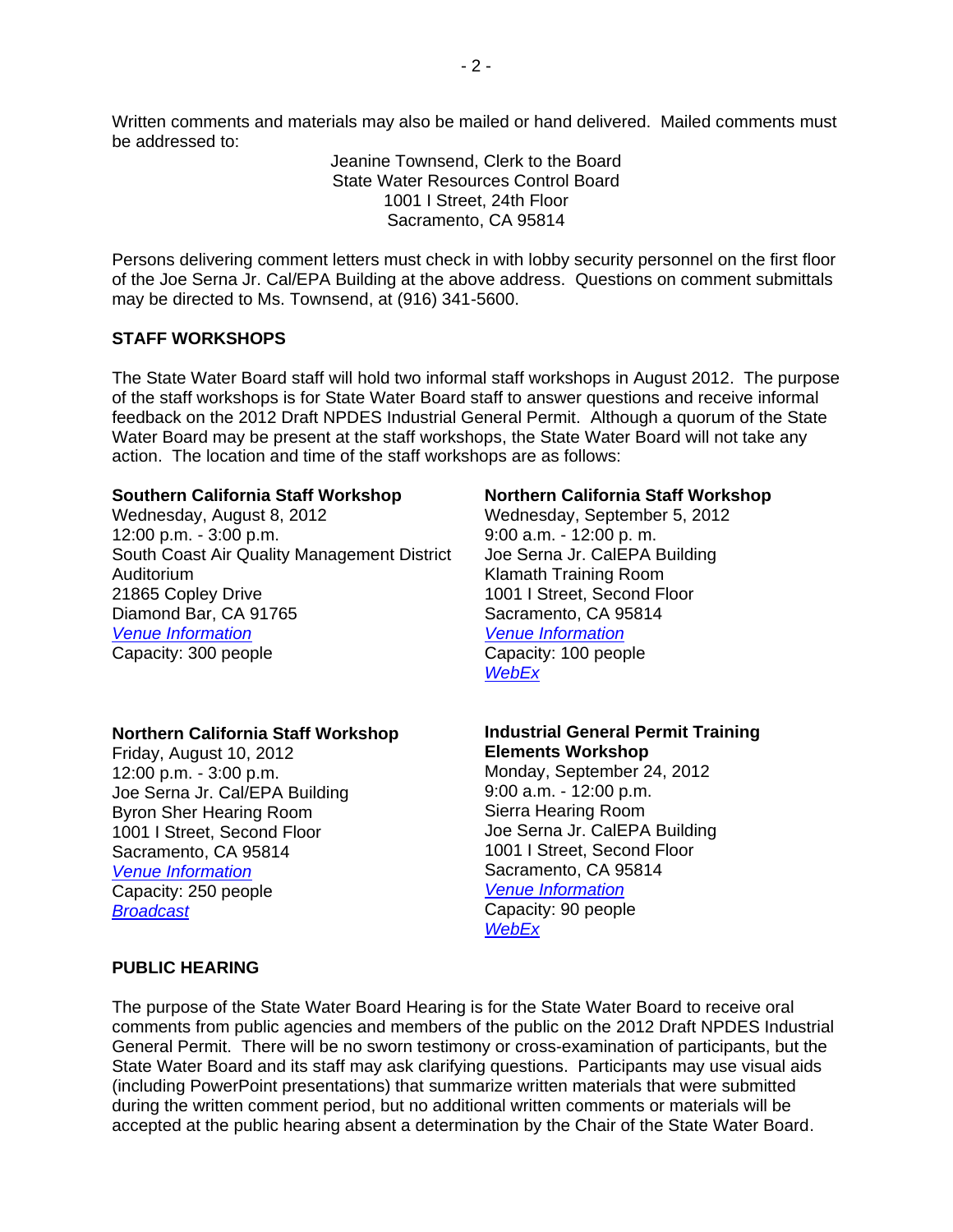To ensure a productive and efficient hearing in which all participants have an opportunity to participate, oral presentations may be time-limited. For other presentation recommendations, please see [http://www.waterboards.ca.gov/board\\_info/meetings/board\\_presentations.shtml](http://www.waterboards.ca.gov/board_info/meetings/board_presentations.shtml) at the State Water Board's Web site. A quorum of State Water Board members may be present at the public hearing; however, no board action will be taken. The time and location of the public hearing is:

#### **Wednesday, 9:00 a.m. October 17, 2012**

Joe Serna, Jr. Cal/EPA Building Coastal Hearing Room 1001 I Street, Second Floor Sacramento, CA 95814

## **BACKGROUND**

On April 17, 1997, the State Water Board adopted Water Quality Order 97-03-DWQ for the regulation of storm water discharges associated with industrial activity. Water Quality Order 97- 03-DWQ has expired but remains in effect until a new General Permit is adopted. Staff of the State Water Board initiated an effort to reissue the Industrial General Permit in 2003 that continued into 2005. Concerns raised at that time regarding the role of numeric effluent limitations in storm water permits halted this effort.

On June 19, 2006, a panel of storm water experts (Panel) submitted a report to the State Water Board titled: "The Feasibility of Numeric Effluent Limits Applicable to Discharges of Storm Water Associated with Municipal, Industrial and Construction Activities." The Panel's final report is posted on the State Water Board Web site at: [http://www.waterboards.ca.gov/water\\_issues/programs/stormwater/numeric.shtml.](http://www.waterboards.ca.gov/water_issues/programs/stormwater/numeric.shtml)

The State Water Board considered the report's conclusions and recommendations, and in January 2011 issued a draft Industrial General Permit for public comment to replace Water Quality Order 97-03-DWQ. Many of the comments received concerned increased costs and the imposition of numeric effluent limitations. Based on these comments (as well as others), State Water Board staff has prepared the 2012 Draft NPDES Industrial General Permit that, among other things, reduces costs compared to the January 2011 draft Industrial General Permit's proposed requirements, and does not include numeric effluent limitations.

## **E-MAIL LIST SERVE**

Notices providing the specific date for a subsequent State Water Board meeting to consider adoption of a final draft NPDES Industrial General Permit will be posted on the State Water Board's Web site and will be distributed through the State Water Board's Lyris e-mail list serve. Any person desiring to receive future notices concerning the 2012 Draft NPDES Industrial General Permit, including notices of the adoption meeting, must sign up for the Lyris e-mail list. Interested persons are encouraged to subscribe to an e-mail list serve for future notices about the Industrial General Permit at:

[http://www.waterboards.ca.gov/resources/email\\_subscriptions/swrcb\\_subscribe.shtml,](http://www.waterboards.ca.gov/resources/email_subscriptions/swrcb_subscribe.shtml) under Water Quality Topics choose *Storm Water Industrial Permitting Issues*. The e-mail list serve will be the primary method for providing future notices related to the Industrial General Permit and its implementation. Persons without access to e-mail may request paper copies of future notices by submitting a request in writing to: Industrial General Permit, Division of Water Quality, State Water Resources Control Board, P.O. Box 100, Sacramento, CA 95812.